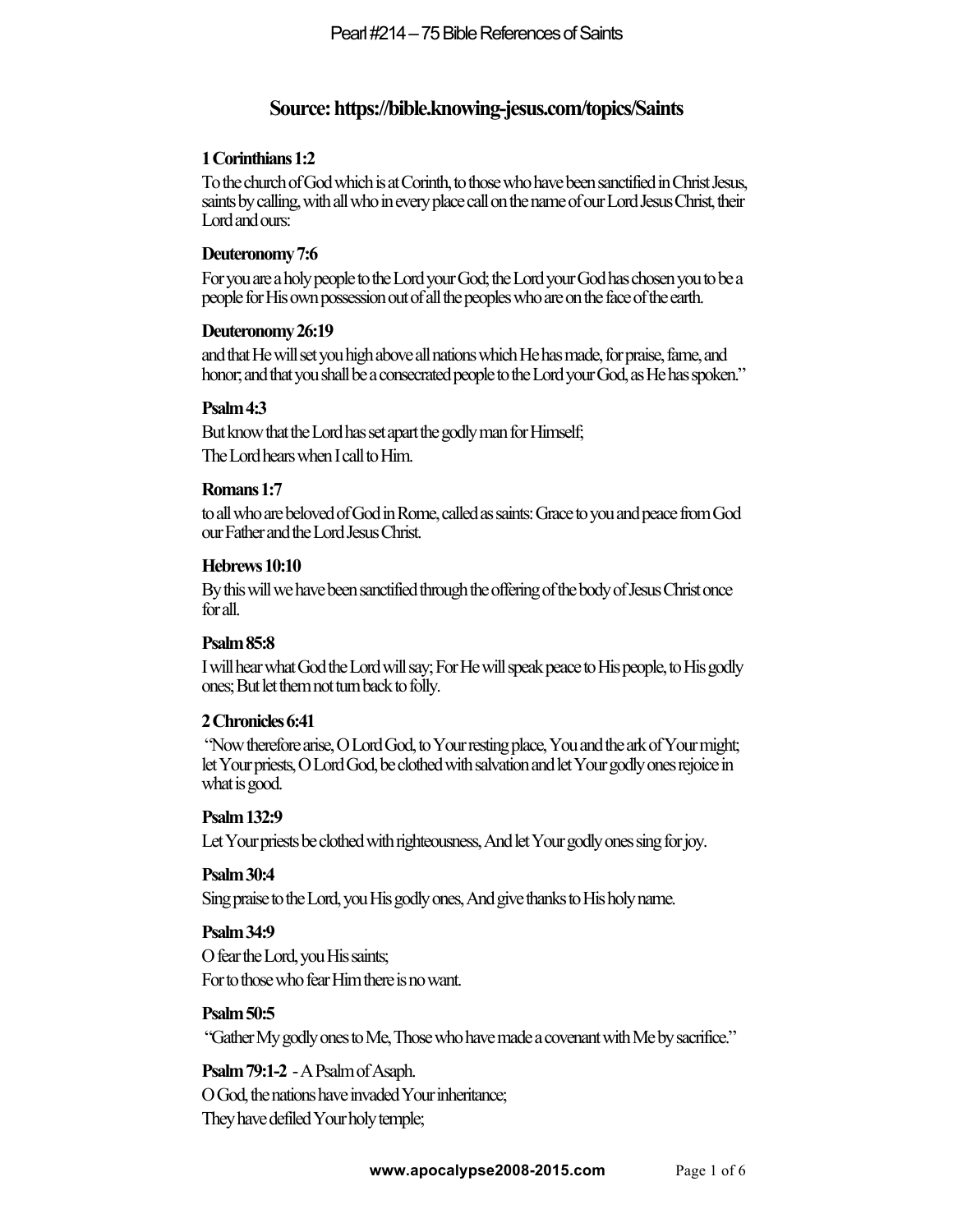They have laid Jerusalem in ruins.

They have given the dead bodies of Your servants for food to the birds of the heavens, The flesh of Your godly ones to the beasts of the earth.

## **Psalm 132:16**

"Her priests also I will clothe with salvation, And her godly ones will sing aloud for joy.

#### **Romans 16:15**

Greet Philologus and Julia, Nereus and his sister, and Olympas, and all thesaints who are with them.

## **Romans 8:27**

and He who searches the hearts knows what the mind of the Spirit is, because He intercedes for the saints according to the will of God.

## **Romans 15:31**

thatI may be rescued from those who are disobedient in Judea, and that my service for Jerusalem may prove acceptable to the saints;

## Philippians 4:21-22

Greet every saint in Christ Jesus. The brethren who are with me greet you. All the saints greet you, especially those of Caesar's household.

## **Colossians 1:26**

that is, the mystery which has been hidden from the past ages and generations, but has now been manifested to His saints,

## **1 Timothy 5:10**

having a reputation for good works; and if she has brought up children, if she has shown hospitality to strangers, if she has washed the saints' feet, if she has assisted those in distress, and if she has devoted herself to every good work.

# **1 Corinthians 14:33**

for God is not a God of confusion but of peace, as in all the churches of the saints.

#### **Acts 9:32**

Now as Peter was traveling through all those regions, he came down also tothe saints who lived at Lydia.

#### **Ephesians 1:1**

Paul, an apostle of Christ Jesus by the will of God,To the saints who are at Ephesus and who are faithful in Christ Jesus:

#### **Colossians 1:2**

To the saints and faithful brethren in Christ who are at Colossae: Grace to you and peace from God our Father.

#### **Ephesians 5:3-4**

But immorality or any impurity or greed must not even be named among you, as is proper among saints; and there must be no filthiness and silly talk, or coarse jesting, which are not fitting, but rather giving of thanks.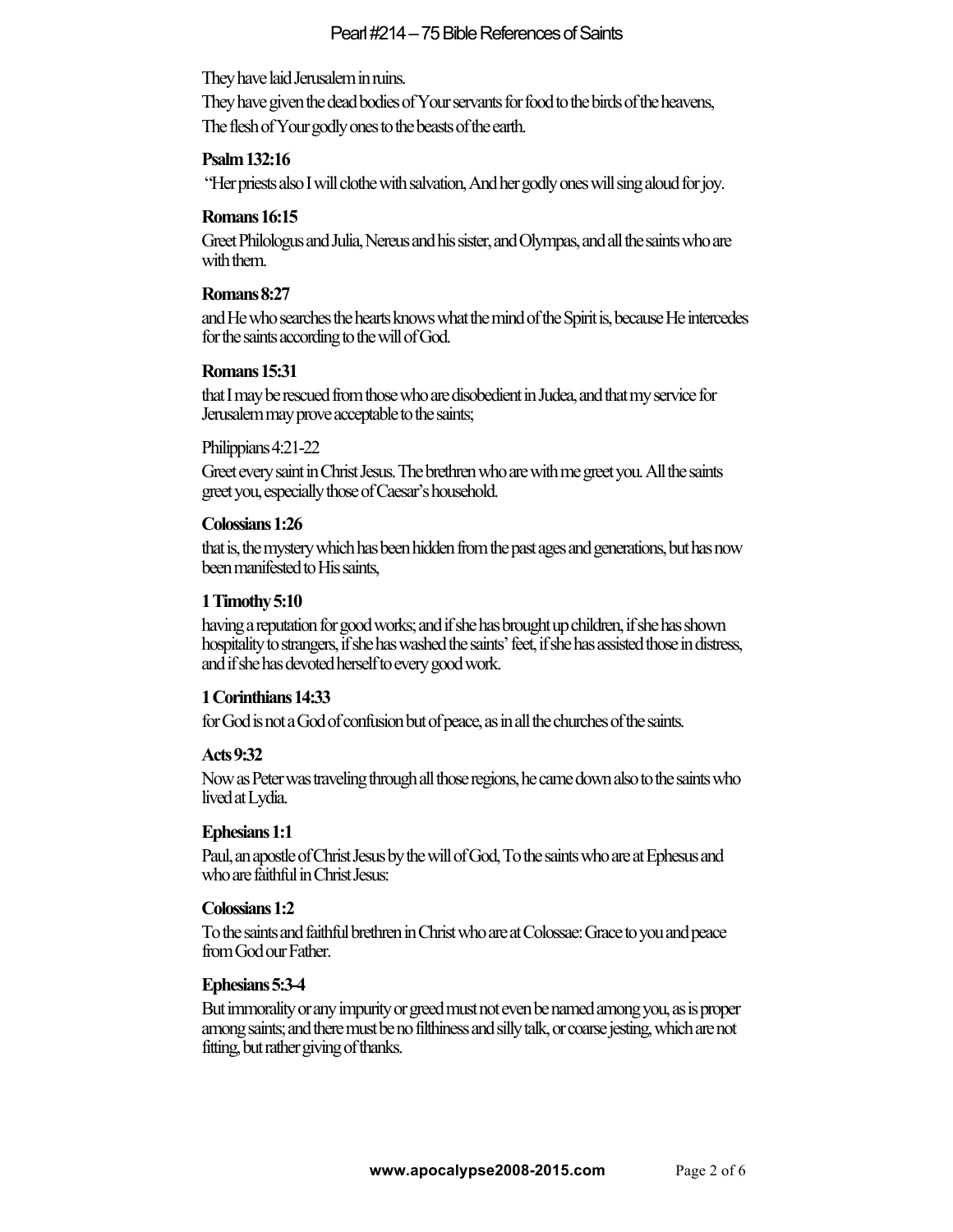## **Romans 16:2**

that you receive her in the Lord in a manner worthy of the saints, and that you help her in whatever matter she may have need of you; for she herself has also been a helper of many, and of myself as well.

## **Ephesians 4:1-3**

Therefore I, the prisoner of the Lord, implore you to walk in a manner worthy of the calling with which you have been called, with all humility and gentleness, with patience, showing tolerance for one another in love, being diligent to preserve the unity of the Spirit in the bond of peace.

## **2 Peter 3:11**

Since all these things are to be destroyed in this way, what sort of people ought you to be in holy conduct and godliness,

#### **Revelation 13:10**

If anyone is destined for captivity, to captivity he goes; if anyone kills with the sword, with the sword he must be killed. Here is the perseverance and the faith of the saints.

#### **Revelation 14:12**

Here is the perseverance of the saints who keep the commandments of God and their faith in Jesus.

#### **Romans 12:13**

contributing to the needs of the saints, practicing hospitality.

#### **Romans 15:25-26**

but now, I am going to Jerusalem serving the saints. For Macedoniaand Achaia have been pleased to make a contribution for the poor among the saints in Jerusalem.

#### **1 Corinthians 6:1**

Does any one of you, when he has a case against his neighbor, dare to go to law before the unrighteous and not before the saints?

#### **1 Corinthians 16:1-2**

Now concerning the collection for the saints, as I directed the churches of Galatia, so do you also. On the first day of every week each one of you is to put aside and save, as he may prosper, so that no collections be made when I come.

#### **2 Corinthians 9:1-2**

For it is superfluous for me to write to you about this ministry to the saints; for I know your readiness, of which I boast about you to the Macedonians, namely, that Achaia has been prepared since last year, and your zeal has stirred up most of them.

#### **Hebrews 2:11**

For both He who sanctifies and those who are sanctified are all from one Father; for which reason He is not ashamed to call them brethren,

#### John 15:4-5

Abide in Me, and I in you. As the branch cannot bear fruit of itself unless it abides in the vine, so neither can you unless you abide in Me. I am the vine, you are the branches; he who abides in Me and I in him, he bears much fruit, for apart from Me you can do nothing.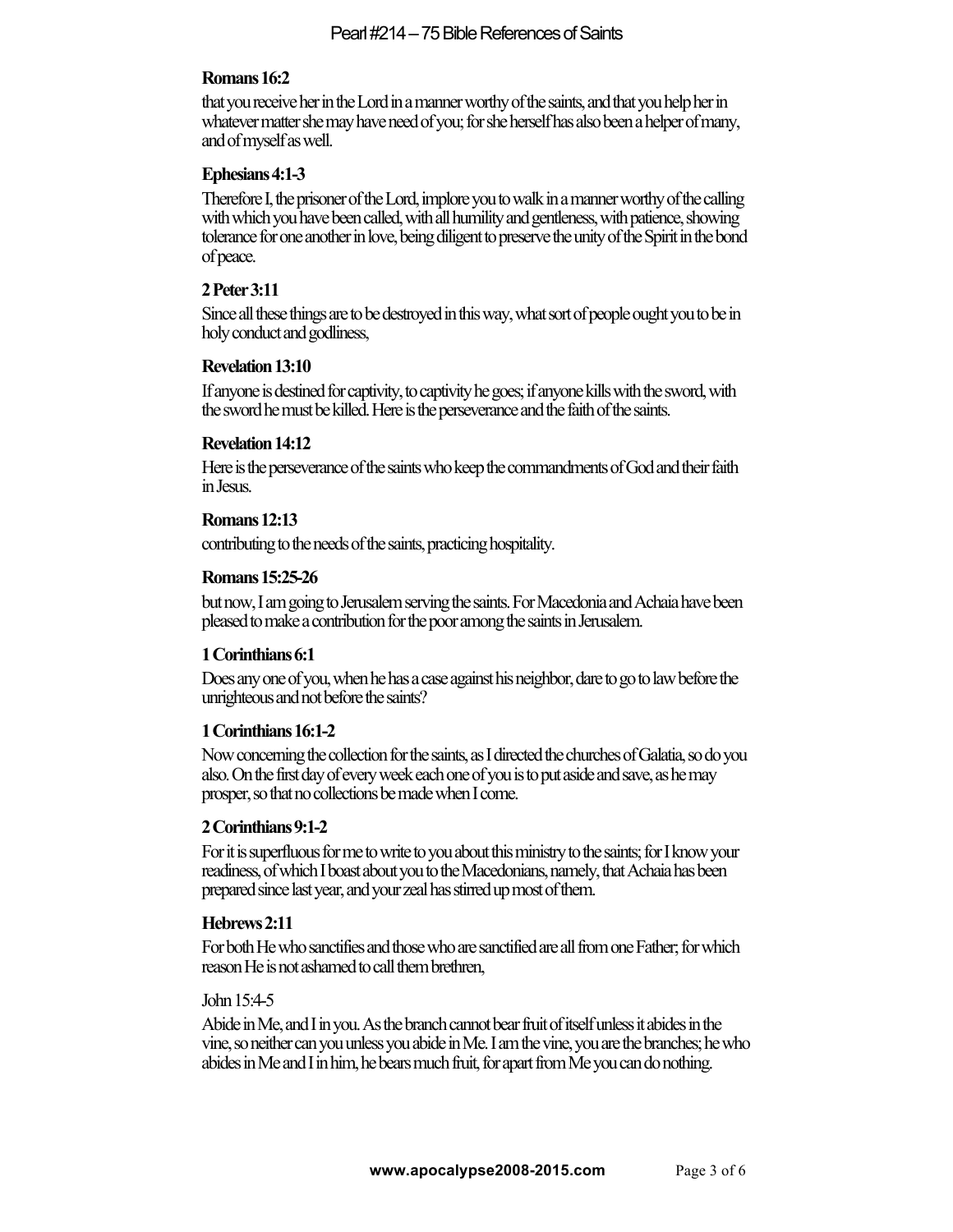# **Philippians 1:1**

Paul and Timothy, bond-servants of Christ Jesus,To all the saints in Christ Jesus who are in Philippi, including the overseers and deacons:

## **Philippians 4:21**

Greet every saint in Christ Jesus. The brethren who are with me greet you.

#### **2 Thessalonians 1:10**

when He comes to be glorified in His saints on that day, and to be marveled at among all who have believed—for our testimony to you was believed.

#### **John 15:19**

If you were of the world, the world would love its own; but because you are not of the world, but I chose you out of the world, because of this the world hates you.

## **Daniel 7:21**

I kept looking, and that horn was waging war with the saints and overpowering them

## **Daniel 8:24**

"His power will be mighty, but not by his own power, And he will destroy to an extraordinary degree And prosper and perform his will; He will destroy mighty men and the holy people.

## **John 17:14**

I have given them Your word; and the world has hated them, because they are not of the world, even as I am not of the world.

## **Acts 9:13**

But Ananias answered, "Lord,I have heard from many about this man, how much harm he did to Your saints at Jerusalem;

# **Acts 26:10**

And this is just what I did in Jerusalem; not only did I lock up many of the saints in prisons, having received authority from the chief priests, but alsowhen they were being put to death I cast my vote against them.

# **Revelation 13:7**

It was also given to him to make war with the saints and to overcome them, and authority over every tribe and people and tongue and nation was given to him.

# **Revelation 16:6**

for they poured out the blood of saints and prophets, and You have given them blood to drink. They deserve it."

# **Psalm 16:3**

As for the saints who are in the earth, They are the majestic ones in whom is all my delight.

# **Psalm 116:15**

Precious in the sight of the Lord Is the death of His godly ones.

# **Psalm 147:11**

The Lord favors those who fear Him, Those who wait for His lovingkindness.

# **Psalm 149:4**

For the Lord takes pleasure in His people; He will beautify the afflicted ones with salvation.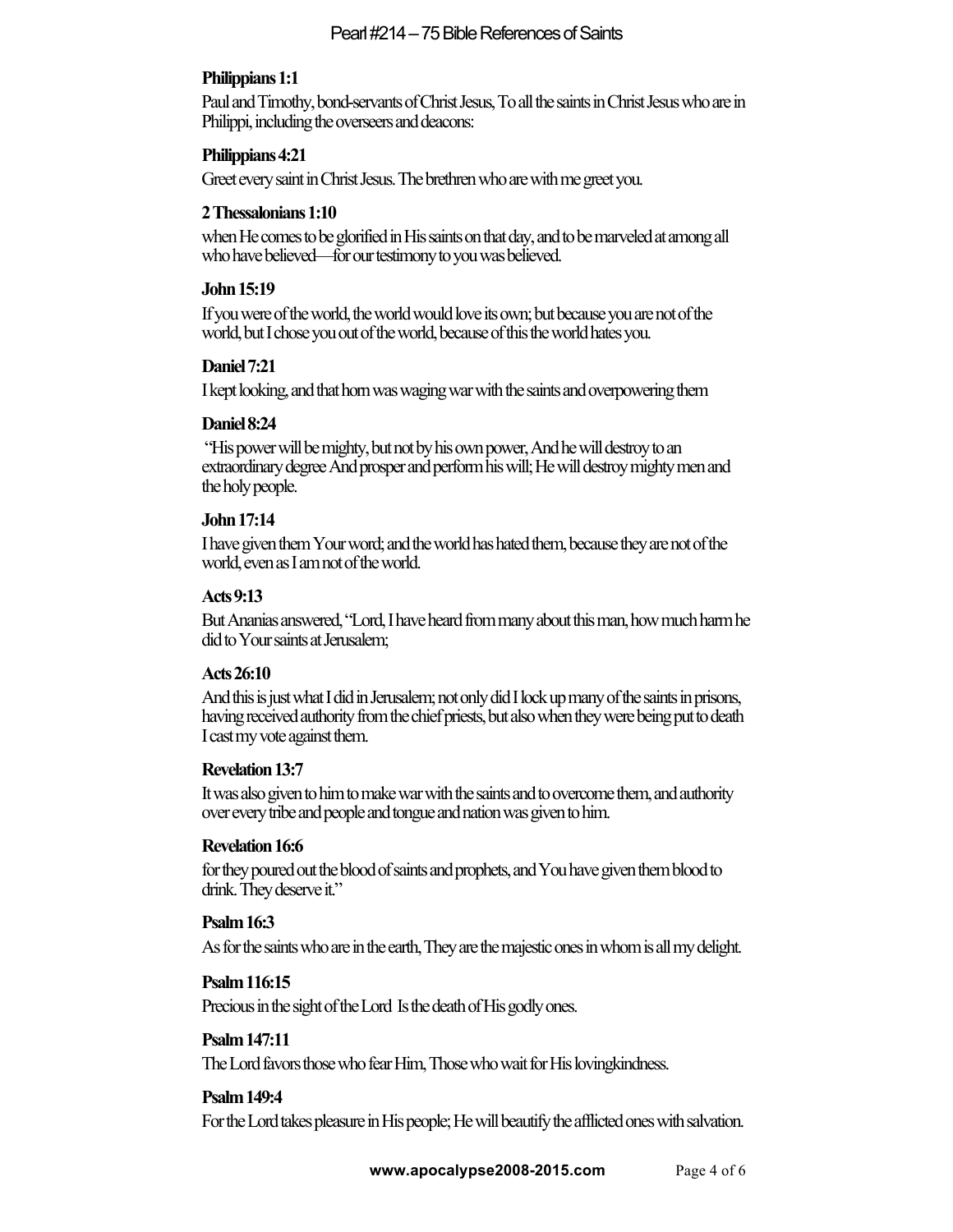# **Ephesians 1:18**

I pray that the eyes of your heart may be enlightened, so that you will know what is the hope of His calling, what are the riches of the glory of His inheritance in the saints,

#### **1 Samuel 2:9**

"He keeps the feet of His godly ones, But the wickedones are silenced in darkness; For not by might shall a man prevail.

## **Psalm 31:23**

O love the Lord, all you His godly ones! he Lord preserves the faithful And fully recompenses the proud doer.

## **Psalm 37:28**

For the Lord loves justice And does not forsake His godly ones; They are preserved forever, But the descendants of the wicked will be cut off.

## **Psalm 97:10**

Hate evil, you who love the Lord, Who preserves the souls of His godly ones; He delivers them from the hand of the wicked.

## **Proverbs 2:8**

Guarding the paths of justice, And He preserves the way of His godly ones.

## **Daniel 7:18**

But the saints of the Highest One will receive the kingdom and possess the kingdom forever, for all ages to come.'

## **Psalm 149:6-9**

Let the high praises of God be in their mouth, And a two-edged sword in their hand, To execute vengeance on the nations And punishment on the peoples, To bind their kings with chains And their nobles with fetters of iron, read more.

# **Daniel 7:22**

until the Ancient of Days came and judgment was passed in favor of the saints of the Highest One, and the time arrived when the saints took possession of the kingdom.

# **Matthew 27:52**

The tombs were opened, and many bodies of the saints who had fallen asleep wereraised;

#### **1 Corinthians 6:2**

Or do you not know that the saints will judge the world? If the world is judged by you, are you not competent to constitute the smallest law courts?

# **Colossians 1:12**

giving thanks to the Father, who has qualified us to share in the inheritance of the saints in Light.